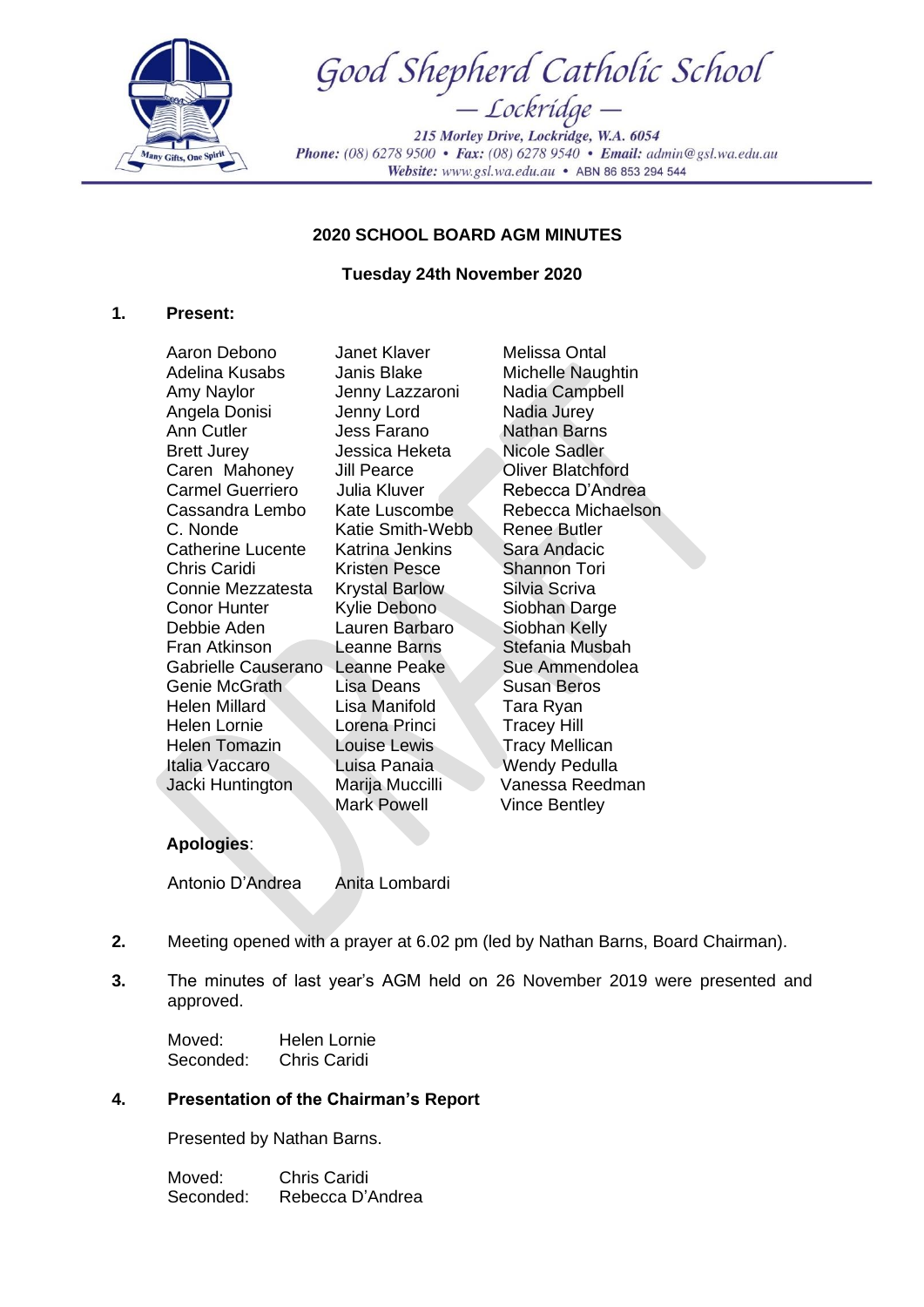#### **5. Presentation of the Treasurer's Report**

The budget for 2021 was presented along with an outline of the school fees for 2021. CEWA mandated zero increase on school fees and levies Presented by Aaron Debono.

Moved: Nadia Campbell Seconded: Katie Smith-Webb

#### **6. Presentation of the Principal's Report**

Presented by Mark Powell.

Moved: Renae Butler<br>Seconded: Jessica Heket Jessica Heketa

#### **7. School Board for 2020**

The following representatives were elected to the school board:

Nathan Barns Genie McGrath Aaron Debono Cassandra Lembo Brett Jurey Marija Muccilli Tony D'Andrea

Ex-Officio Members:-

| Principal:                          | <b>Rev Mark Powell</b> |
|-------------------------------------|------------------------|
| <b>Assistant Principal:</b>         | Lisa Deans             |
| Parish Priest:                      | To be confirmed        |
| P&F Representative: To be confirmed |                        |

**8.** There being no other business arising, the Board AGM closed at 6.24 pm to handover to the P&F AGM.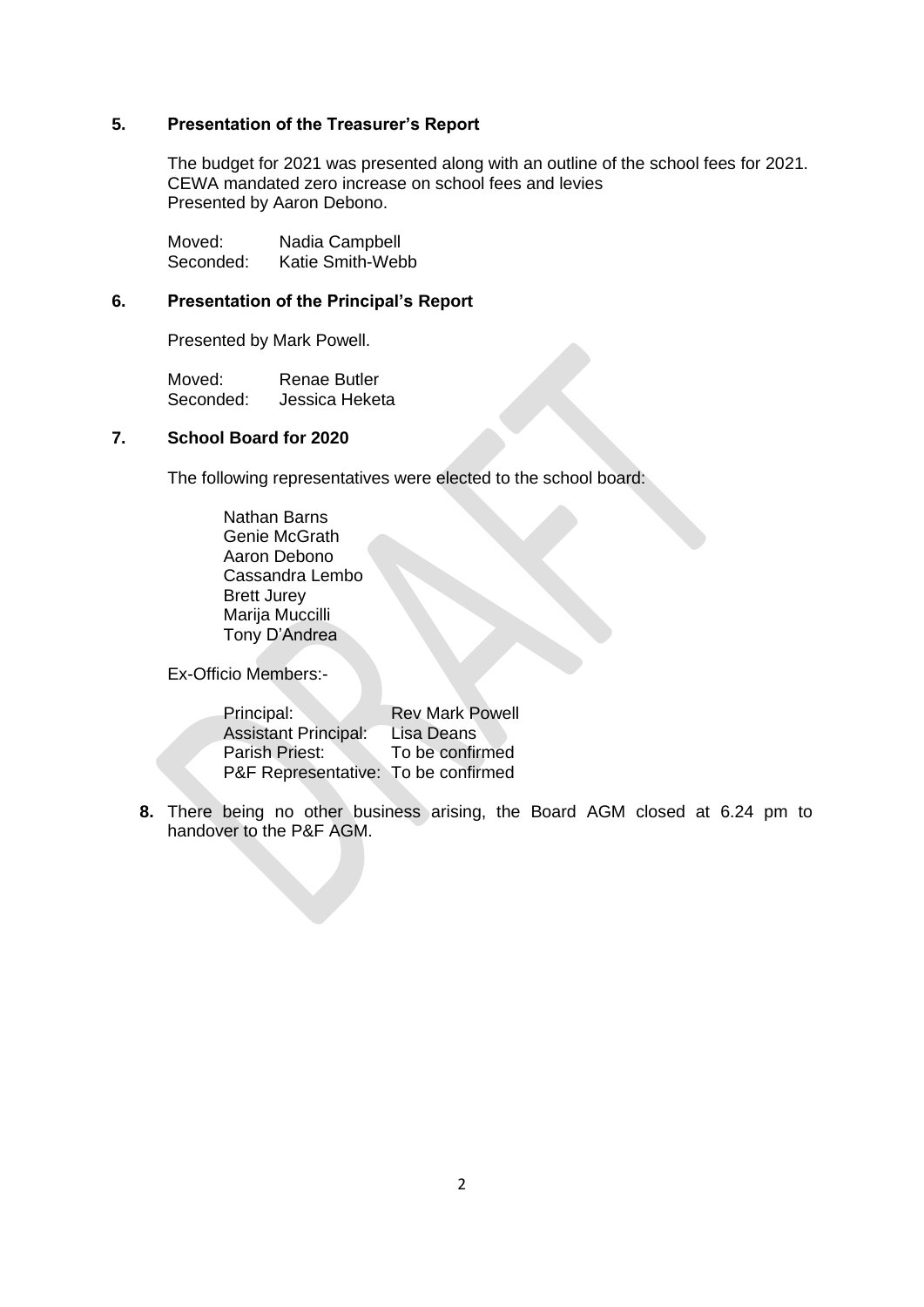

Good Shepherd Catholic School

215 Morley Drive, Lockridge, W.A. 6054 Phone: (08) 6278 9500 • Fax: (08) 6278 9540 • Email: admin@gsl.wa.edu.au Website: www.gsl.wa.edu.au • ABN 86 853 294 544

# Principal's Report:

As I begin my first report as Principal of Good Shepherd School, I reflect on a year that has been like no other. It was an incredible privilege for me to be appointed to this school. School began for staff on the 30th January and it was my first opportunity to meet them all. I knew very quickly that this was the place that I needed to be at as the welcome that I received was both warm and genuine. The first day with students and parents was no different. I was greeted by families in a similar way. I am looking forward to working with all our families to continue the great tradition of learning and community that has been developed by those who have come before me as well as those who are currently here.

Over the Christmas holiday period, the junior block was fully refurbished. The students returned to bright, clean and fresh classrooms. A big thank you to the staff for their patience and generosity as they waited for the rooms to be completed and then the work they carried out to ensure that they were ready for the students on the first day of school.

The COVID-19 pandemic that was declared mid-March has shaped our year in a

way that is almost impossible to describe. Parents were given the choice of keeping their students home, which was then followed by enforced school closure before the holidays, disrupted the way we would normally expect students to learn. New methods of teaching and learning needed to be explored and this is when the outstanding nature and ability of our staff shone through. I was continually amazed by the way the staff adapted to the continually changing conditions and expectations to ensure that the students were still presented with meaningful learning opportunities. I was also amazed at the lengths they went to so as to stay connected to their students. I also appreciate the tremendous sacrifices many of our parents made to ensure that their children maintained a learning programme at their home. When the restrictions were lifted, if was great to see the students return, even though there were still lots of things that had to remain in order to keep the students safe from the virus. As the year has progressed, most of the restrictions have been lifted although we are still unable to fully welcome parents for all school functions. We look forward to 2021 being a more 'normal' year.

The main strategic focus of the school this year has been building community. This has proved to be extremely complex due to the pandemic however, our would like to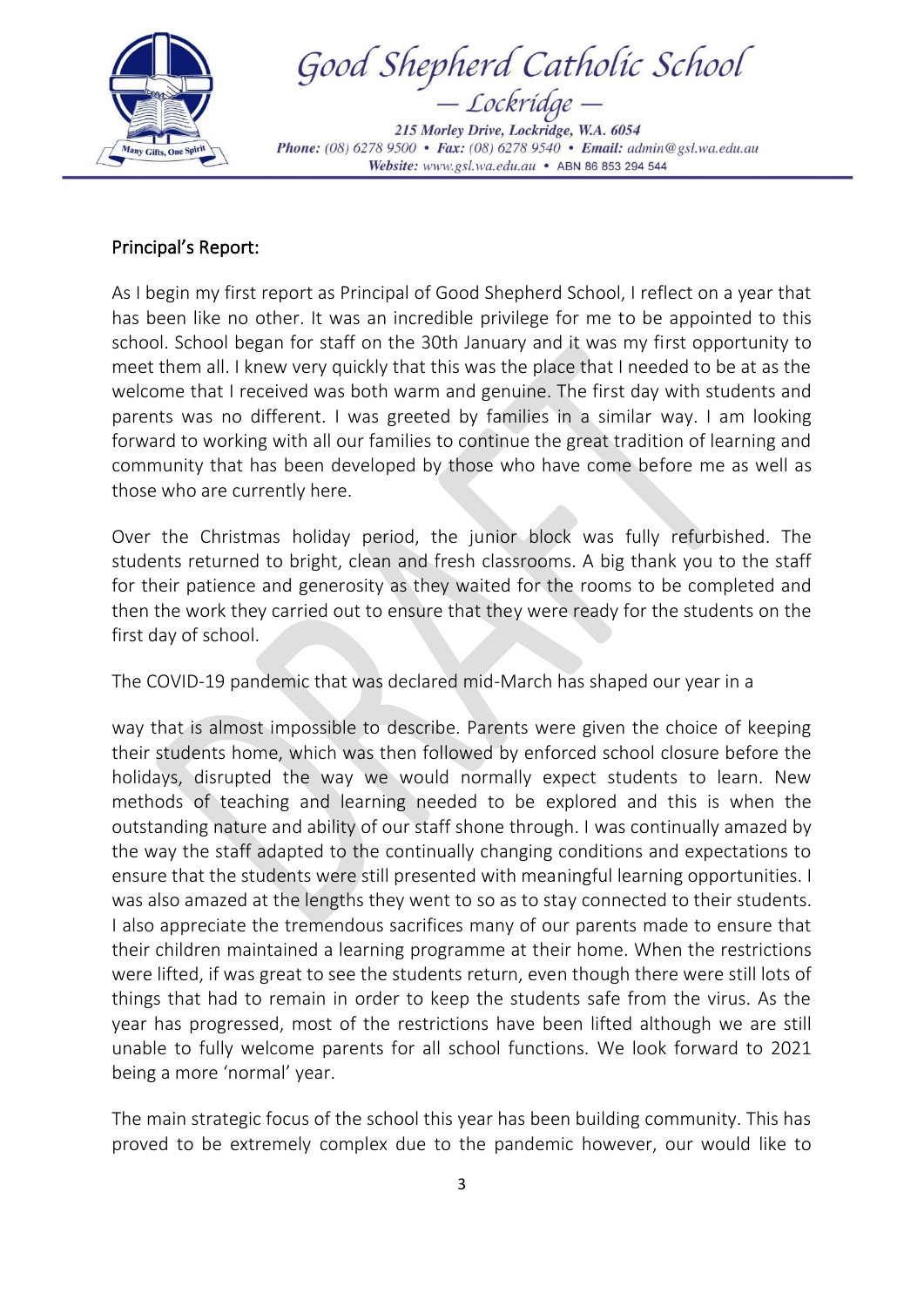congratulate the Executive of the P&F who have done all in their power to make certain that a strong sense of community is a central part of our school. I thank Rebecca D'Andrea and her Executive along with those who

continually volunteer to organise activities and events that benefit our students. This will continue to be a central focus of our school life when we move into the new school year.

It is humbling to note that we are a school of choice in this area. Our enrolments remain strong with a full cohort beginning Kindy this year and the same expected to take place next year. We are in the very healthy position to maintain these enrolments.

Our Catholicity is the central focus of our school. It makes us who we are and gives us our identity. We are a Catholic school, and we are proud of it. Our obvious connection to our Parish, having the Church and School sitting side by side, adds to the positivity. Fr Aloysius and Father Paul are outstanding pastors and work closely with us so that our Catholic identity is not only seen by all but is lived by all. We thank them for their contributions and their leadership.

COVID-19 made us rethink the ways that we were going to be able to celebrate the Sacraments this year. The Year 3 students participated in the Sacrament of Reconciliation for the first time on a Saturday. The Year 4 students received the Eucharist for the first time in two separate Masses in order to satisfy COVID requirements as will the Year 6 students when they receive the Sacrament of Confirmation. Thank you to all the staff for their work in preparing the students and to the parents for their understanding.

Although teaching and learning has been a challenge this year, I would like to, again, congratulate the staff for the work they have carried out this year. They are hardworking, dedicated and diligent in their work and our school community is very lucky to have them here. Our students are presented with opportunities that are appropriately challenging but, at the same time, supportive. Our Physical Education, Science, HASS, Music and Sensory Motor programme, as well as the work that is carried out in classrooms, help our students to grow and develop. I thank all staff for their efforts and for the gifts they bring to our school.

A big thank you to our School Board who carry out fantastic work to make certain that our facilities are top class and that our finances are in a good place. They are enthusiastic in their support for initiatives that are presented to them and are open to what we are trying to achieve. Thank you to Nathan Barns, School Board Chair, and the members of the Board for their contributions to our school community. This year, the school employed a maintenance coordinator, and his arrival has seen many aspects of maintenance that were usually unseen now